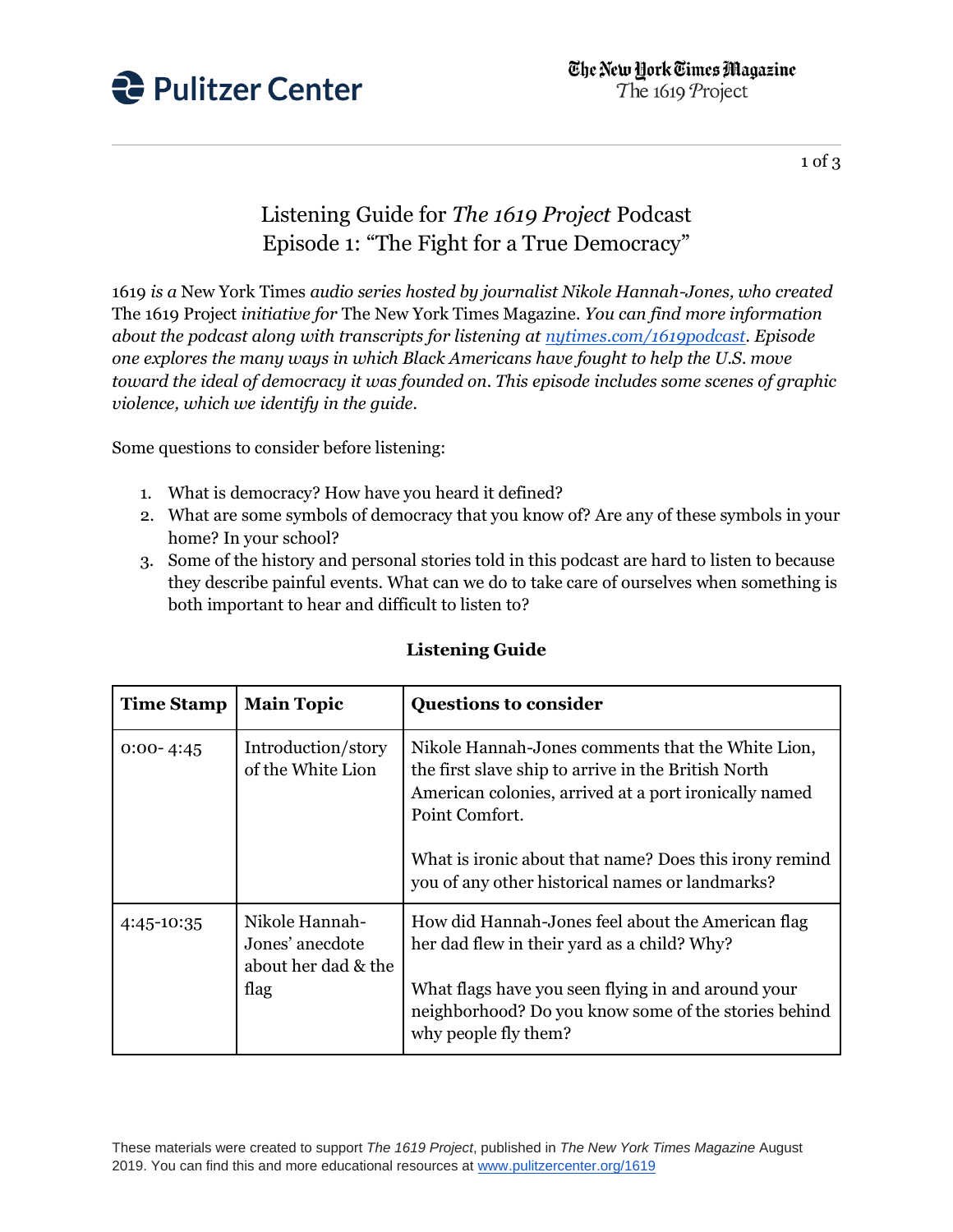

|             |                                                                                        | $2$ of $3$                                                                                                                                                                                                                                                                      |
|-------------|----------------------------------------------------------------------------------------|---------------------------------------------------------------------------------------------------------------------------------------------------------------------------------------------------------------------------------------------------------------------------------|
| 10:35-20:25 | Thomas Jefferson<br>and the hypocrisies<br>of the founding<br>documents of the<br>U.S. | In what ways does the podcast suggest the Declaration<br>of Independence and the Constitution were hypocritical<br>when written? Do you agree?<br>What is some evidence that Thomas Jefferson and<br>some of the other founders of the country were aware<br>of this hypocrisy? |
|             |                                                                                        | This section is bookmarked by the reflection of an<br>elderly Black gentleman whose grandfather was<br>enslaved by Jefferson. Why do you think it was<br>important to the podcasters to include his voice?                                                                      |
| 20:25-25:55 | Abraham Lincoln<br>and the Civil War                                                   | What did Abraham Lincoln and James Mitchell want<br>and expect Black people in America to do once they<br>were freed?                                                                                                                                                           |
|             |                                                                                        | What questions do you have about Lincoln and his<br>leadership after listening to this section of the podcast?                                                                                                                                                                  |
|             |                                                                                        | The Black abolitionists who chose to stay and fight for<br>the American ideal claimed the U.S. as their home.<br>What defines home for you?                                                                                                                                     |
| 25:55-30:22 | Reconstruction                                                                         | What initially allowed for some progress in developing<br>rights for Black Americans during Reconstruction?<br>Why was that progress eventually halted?                                                                                                                         |
|             |                                                                                        | Have you heard the term "The Great Nadir" before?                                                                                                                                                                                                                               |
|             |                                                                                        | What questions do you have about the experiences of<br>Black Americans during this period of history?                                                                                                                                                                           |
| 30:22-34:15 | The story of Isaac<br>Woodard Jr.<br>(graphic<br>descriptions of<br>violence)          | How does learning about the violence against Isaac<br>Woodard Jr. and other Black veterans after the World<br>Wars make you feel?                                                                                                                                               |
|             |                                                                                        | Have you heard stories similar to Woodard's before?<br>What hypocrisies does this violence against Black<br>Americans who fight for the country reveal?                                                                                                                         |